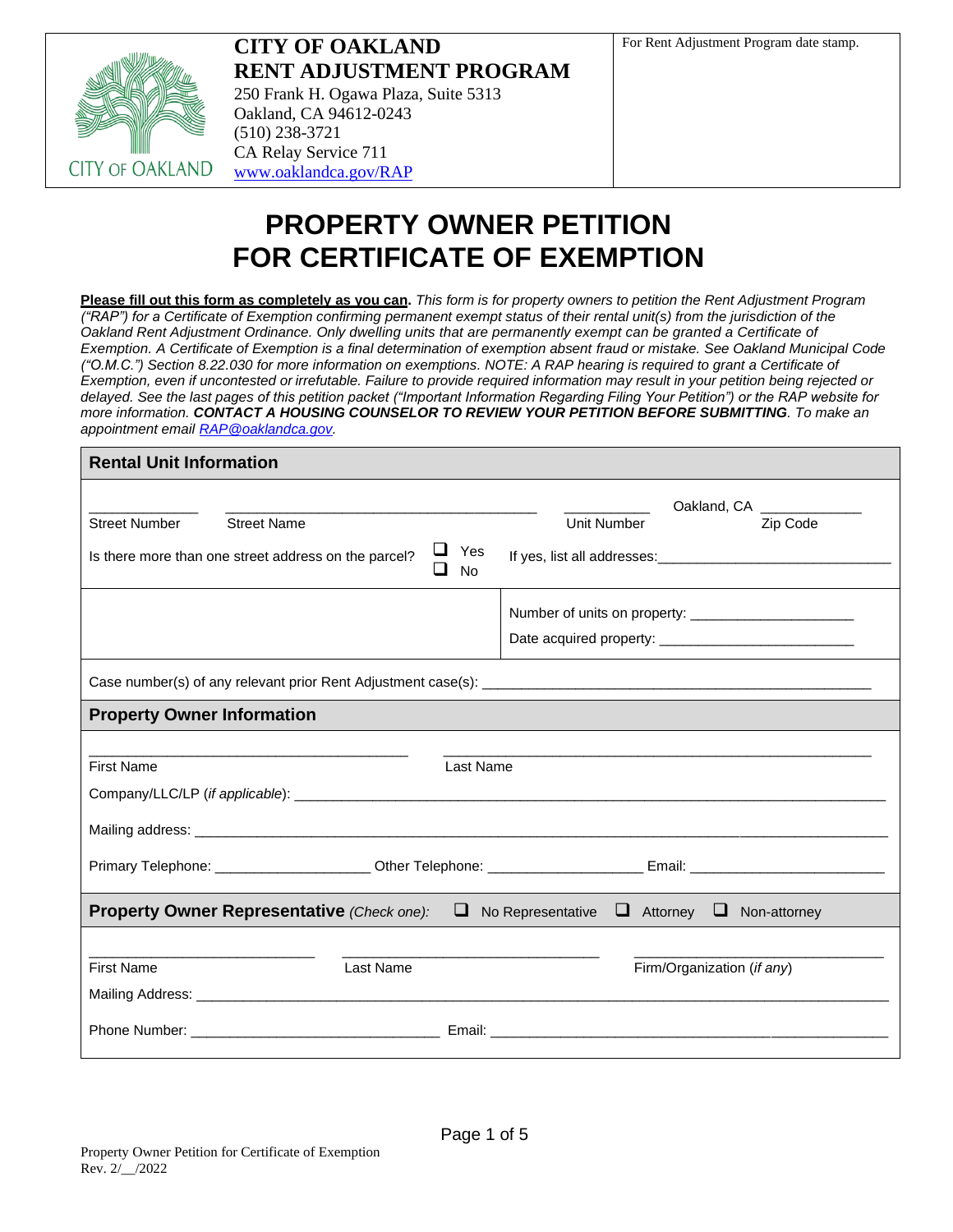### **GENERAL FILING REQUIREMENTS**

*To file a petition, the property owner must be current on the following requirements and submit supporting documentation of compliance. Owner petitions that are submitted without proof of compliance with the below requirements will be considered incomplete.*

| <b>Requirement</b>                                                                                                                               | <b>Documentation</b>                                                                                                                                                                                                                                                                                                                                                                                         |
|--------------------------------------------------------------------------------------------------------------------------------------------------|--------------------------------------------------------------------------------------------------------------------------------------------------------------------------------------------------------------------------------------------------------------------------------------------------------------------------------------------------------------------------------------------------------------|
| <b>Current Oakland business license</b>                                                                                                          | Attach proof of payment of your most recent Oakland business license.                                                                                                                                                                                                                                                                                                                                        |
| Payment of Rent Adjustment Program<br>service fee ("RAP Fee")                                                                                    | Attach proof of payment of the current year's RAP Fee for the subject property.                                                                                                                                                                                                                                                                                                                              |
| Service of the required City form entitled<br>"NOTICE TO TENANTS OF THE<br>RESIDENTIAL RENT ADJUSTMENT<br>PROGRAM" ("RAP Notice") on all tenants | Attach a signed and dated copy of the first RAP Notice provided to the tenant(s)<br>subject to this petition or check the appropriate box below*.<br>first provided tenant(s) with the RAP Notice on (date):<br>I have never provided a RAP Notice.<br>do not know if a RAP Notice was ever provided.<br>ப<br>*If Petition applies to multiple tenants, please provide this information on a separate sheet. |

# **GROUNDS FOR EXEMPTION**

**Select the basis for your claim of exemption from the list below.** *See column on the right for filing requirements and documentation to be submitted together with petition. Petitions that lack adequate supporting documentation may be dismissed without a hearing. To read Oakland's laws and regulations on exemptions, see Section 8.22.030 of the Rent Adjustment Ordinance and the corresponding Regulations, available here: [www.oaklandca.gov/resources/read-the-oakland](mailto:https://www.oaklandca.gov/resources/read-the-oakland-rent-adjustment-program-ordinance.)[rent-adjustment-program-ordinance.](mailto:https://www.oaklandca.gov/resources/read-the-oakland-rent-adjustment-program-ordinance.)*

| <b>GROUNDS</b>                    | <b>DESCRIPTION</b>                                                                                                                                                                                                                                         | <b>REQUIREMENTS</b>                                                                   |
|-----------------------------------|------------------------------------------------------------------------------------------------------------------------------------------------------------------------------------------------------------------------------------------------------------|---------------------------------------------------------------------------------------|
| <b>New</b><br><b>Construction</b> | The unit was newly constructed and a certificate of occupancy<br>was issued for the unit on or after January 1, 1983. Only<br>applies to units that were entirely newly constructed or created<br>from a space that was formerly entirely non-residential. | Attach copy of certificate of<br>occupancy and any other<br>supporting documentation. |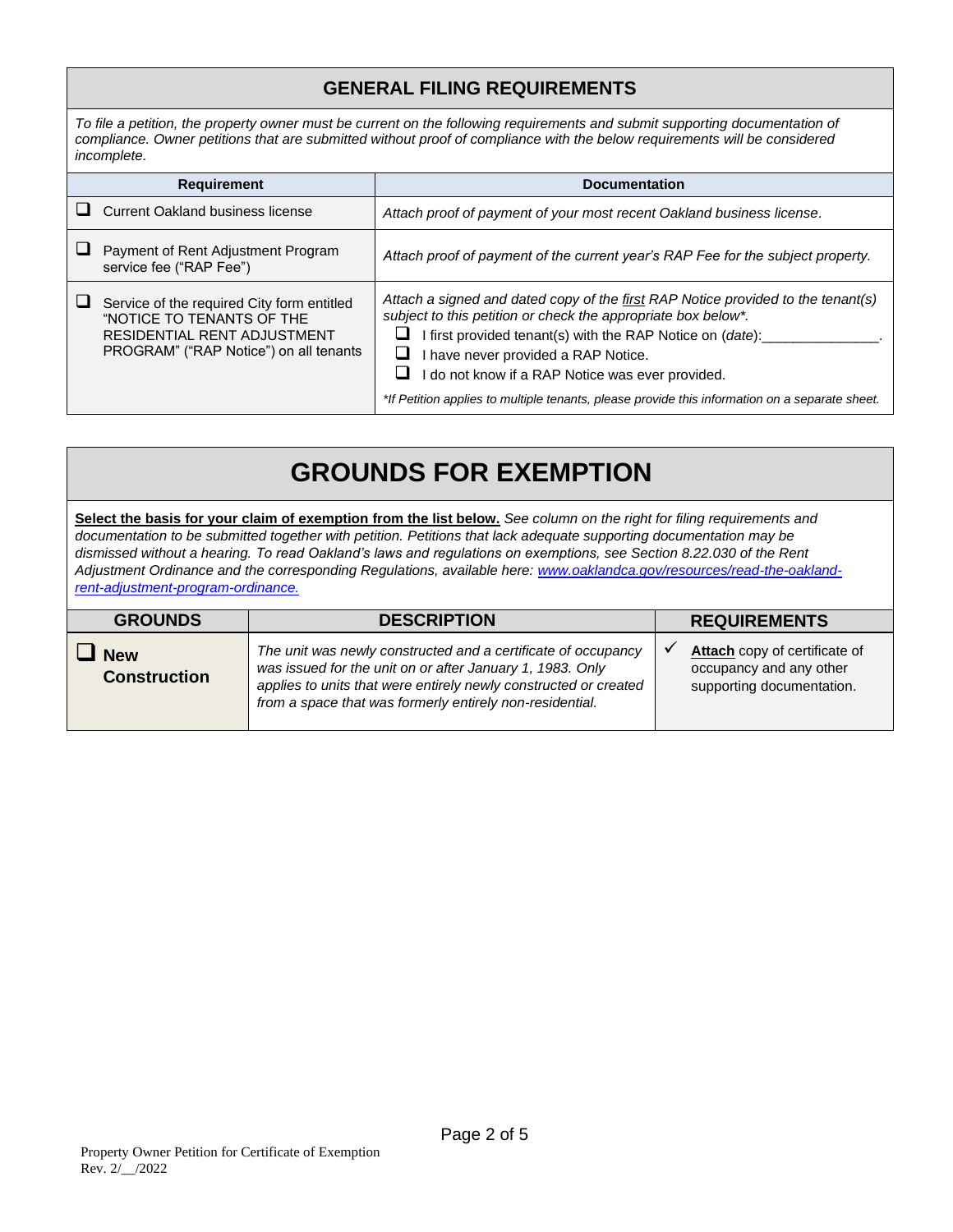# **TENANT INFORMATION**

*(Required for all petitions)*

| List each tenant and the requested information for each unit affected by this petition. Attach additional copies of this sheet if necessary. |        |                |       |       |
|----------------------------------------------------------------------------------------------------------------------------------------------|--------|----------------|-------|-------|
| <b>Tenant Name</b>                                                                                                                           | Unit # | <b>Address</b> | Phone | Email |
|                                                                                                                                              |        |                |       |       |
|                                                                                                                                              |        |                |       |       |
|                                                                                                                                              |        |                |       |       |
|                                                                                                                                              |        |                |       |       |
|                                                                                                                                              |        |                |       |       |
|                                                                                                                                              |        |                |       |       |
|                                                                                                                                              |        |                |       |       |
|                                                                                                                                              |        |                |       |       |
|                                                                                                                                              |        |                |       |       |
|                                                                                                                                              |        |                |       |       |
|                                                                                                                                              |        |                |       |       |
|                                                                                                                                              |        |                |       |       |
|                                                                                                                                              |        |                |       |       |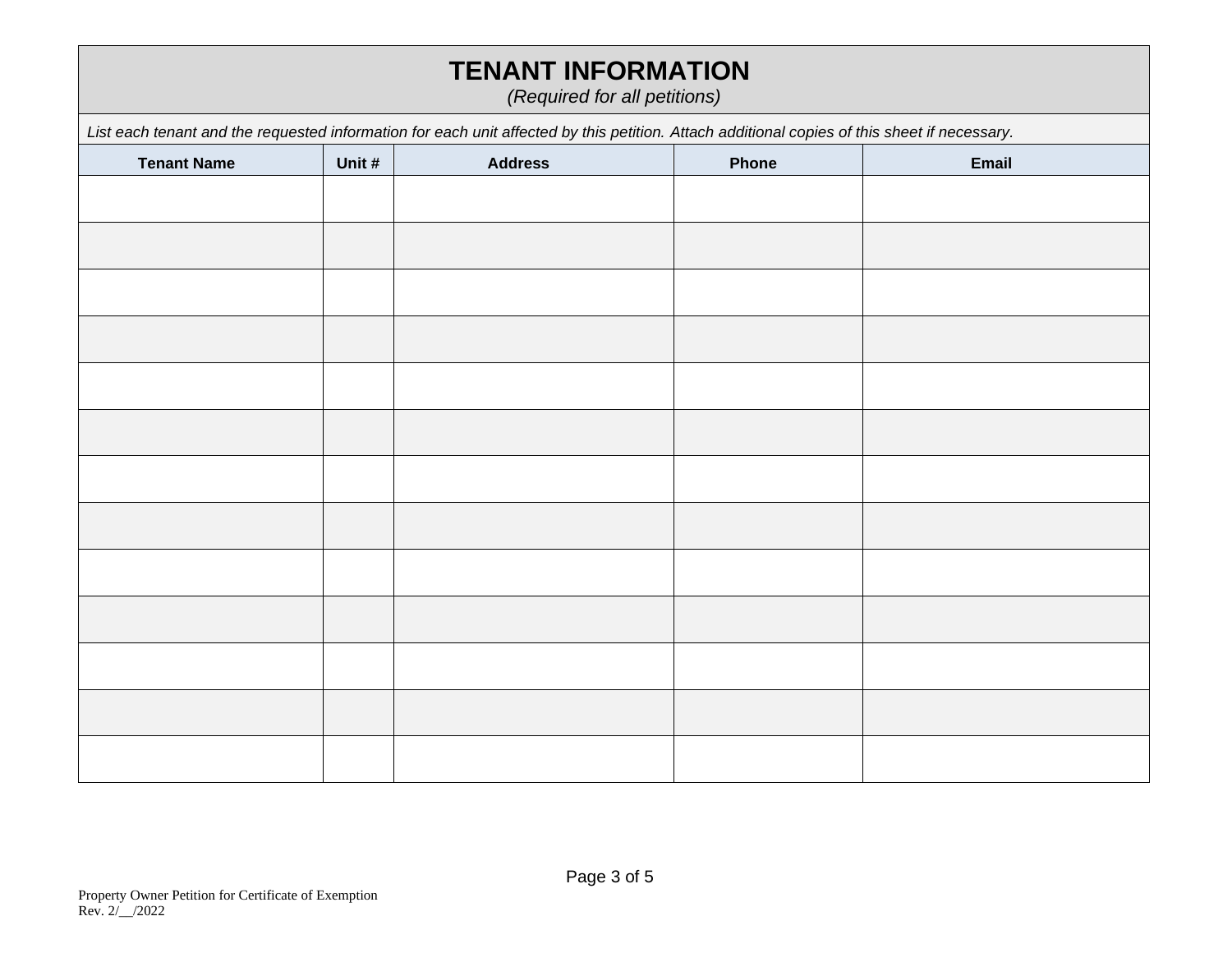| <b>OWNER VERIFICATION</b> |  |  |  |  |  |
|---------------------------|--|--|--|--|--|
|---------------------------|--|--|--|--|--|

*(Required)*

| I/We declare under penalty of perjury pursuant to the laws of the State of California that everything I/we said in |  |
|--------------------------------------------------------------------------------------------------------------------|--|
| this Property Owner Petition is true and that all of the documents attached to the Petition are true copies of the |  |
| originals.                                                                                                         |  |

Property Owner 1 Signature **Date** Date of Contract of Contract of Contract of Contract of Contract of Contract of Contract of Contract of Contract of Contract of Contract of Contract of Contract of Contract of Contract of

Property Owner 2 Signature Date Date Control of the United States of Date Date Date Date

### **DOCUMENTATION IN EXCESS OF 25 PAGES**

□ The documentation submitted in support of the Property Owner Petition exceeds 25 pages, and the owner is opting, as allowed by O.M.C. § 8.22.090 (B)(1)(f), to not serve the attachments on the affected tenant(s) unless requested. The owner understands and agrees that tenant(s) may request paper copies of all documents in the Tenant Response, and the owner must provide tenant(s) with the attachments within 10 days of any such request. The documents will also be available for review at the Rent Adjustment Program.

### **VACANT UNIT(S) AT PROPERTY**

Check the box below if there are currently any vacant units at the property for which a certificate of exemption is sought. Although you are not required to serve a copy of your Petition on vacant units, if a vacant unit becomes occupied prior to the final resolution of the Petition, the new tenant(s) must be served with a copy of the Petition and given an opportunity to respond. You are also required to notify RAP immediately after the new tenant(s) move in.

❑ **I/We certify that, as of the date of filing this Petition, the unit(s) at the property listed below are vacant. I/We understand that if said unit(s) becomes occupied prior to the final resolution of this Petition, I/we must notify RAP immediately and serve the new tenant(s) with a copy of the Petition, the enclosed "NOTICE TO TENANTS OF PROPERTY OWNER PETITION," and any other documents that I/we have filed.**

The vacant units are:

# **CONSENT TO ELECTRONIC SERVICE**

*(Highly Recommended)*

Check the box below if you agree to have RAP staff send you documents related to your case electronically. If you agree to electronic service, the RAP may send certain documents only electronically and not by first class mail.

❑ **I/We consent to receiving notices and documents in this matter from the RAP electronically at the email address(es) providedin this response.**

### **INTERPRETATION SERVICES**

If English is not your primary language, you have the right to an interpreter in your primary language at the Rent Adjustment hearing session. You can request an interpreter by completing this section.

❑ **I request an interpreter fluent in the following language at my Rent Adjustment proceeding:**

- ❑ Spanish (Español)
- ❑ Cantonese (廣東話)
- ❑ Mandarin (普通话)
- $\Box$  Other: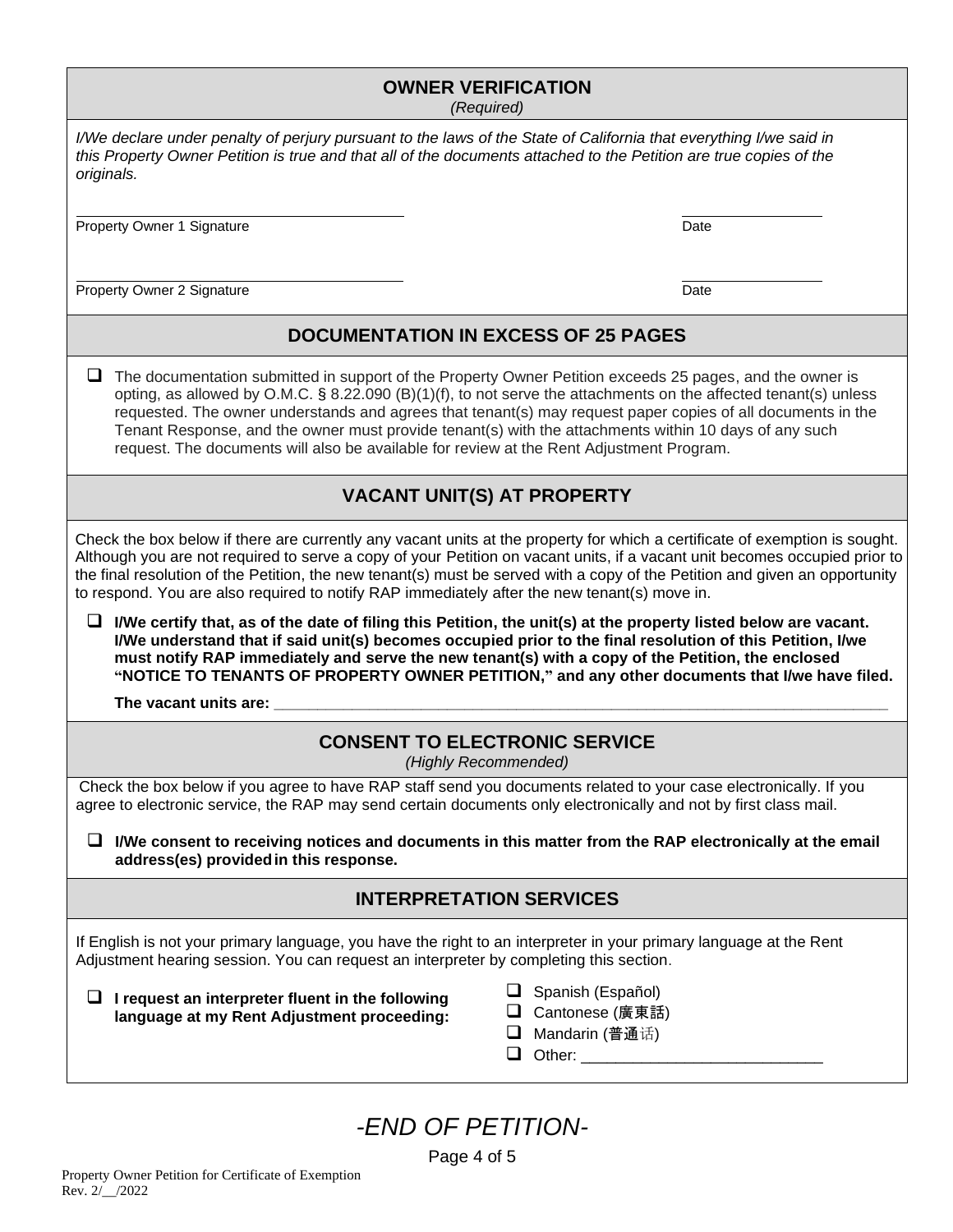

**CITY OF OAKLAND RENT ADJUSTMENT PROGRAM** 250 Frank H. Ogawa Plaza, Suite 5313 Oakland, CA 94612-0243 (510) 238-3721 CA Relay Service 711 [www.oaklandca.gov/RAP](http://www.oaklandca.gov/RAP)

# **NOTICE TO TENANTS OF PROPERTY OWNER PETITION**

# **ATTENTION: IMMEDIATE ACTION REQUIRED**

If you are receiving this NOTICE together with a completed PROPERTY OWNER PETITION form, it means that the owner of your unit has filed a case against you with the Oakland Rent Adjustment Program ("RAP") (commonly referred to as the "Rent Board").

## ➢ **YOU MUST FILE A RESPONSE WITHIN 35 CALENDAR DAYS AFTER THE PETITION WAS MAILED TO YOU (30 DAYS IF DELIVERED IN-PERSON).**

➢ TO RESPOND:

- 1) Complete a **TENANT RESPONSE** form found on the RAP website. [\(https://www.oaklandca.gov/services/respond-to-an-owner-petition-for-the-rent](https://www.oaklandca.gov/services/respond-to-an-owner-petition-for-the-rent-adjustment-program)[adjustment-program\)](https://www.oaklandca.gov/services/respond-to-an-owner-petition-for-the-rent-adjustment-program)
- 2) Serve a copy of your **TENANT RESPONSE** form on the owner (or the owner's representative) by mail or personal delivery.
- 3) Complete a **PROOF OF SERVICE** form (which is attached to the Response form and also available as a stand-alone document) and provide a copy to the owner (or owner's representative) together with your **TENANT RESPONSE** form.
- 4) Submit your **TENANT RESPONSE** form and completed **PROOF OF SERVICE\*** form to RAP through RAP's online portal, via email, or by mail.

*\*Note: The Response will not be considered complete until a PROOF OF SERVICE is filed indicating that the owner has been served with a copy.*

**DOCUMENT REVIEW:** There may be additional documents that were submitted in support of the owner petition that were not provided to you (see "DOCUMENTATION IN EXCESS OF 25 PAGES" on page 5 of the petition). All documents are available for review at RAP. You may also request paper copies from the owner in your TENANT RESPONSE. The owner must then provide them to you within 10 days.

**FOR ASSISTANCE:** Contact a RAP Housing Counselor at (510) 238-3721 or by email at RAP@oaklandca.gov. Additional information is also available on the RAP website and on the TENANT RESPONSE form.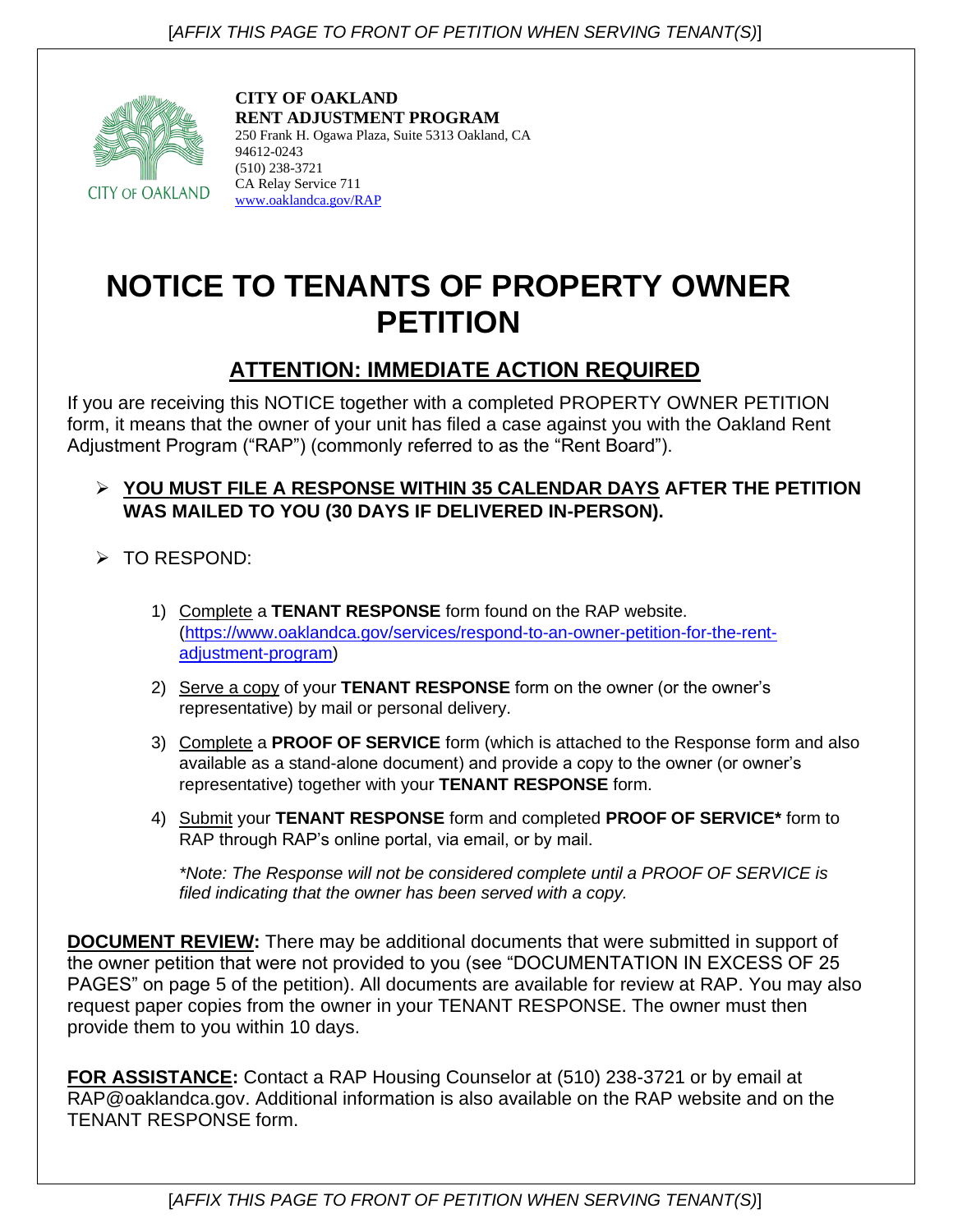

**CITY OF OAKLAND RENT ADJUSTMENT PROGRAM** 250 Frank H. Ogawa Plaza, Suite 5313 Oakland, CA 94612-0243 (510) 238-3721 CA Relay Service 711 [www.oaklandca.gov/RAP](http://www.oaklandca.gov/RAP)

# **PROOF OF SERVICE**

**NOTE: YOU ARE REQUIRED TO SERVE A COPY OF YOUR PETITION (PLUS ANY ATTACHMENTS\*) ON THE AFFECTED TENANT(S) PRIOR TO FILING YOUR PETITION WITH RAP. You must include a copy of the RAP form "NOTICE TO TENANTS OF OWNER PETITION" (***the preceding page of this petition packet***) and a completed PROOF OF SERVICE form together with your Petition.**

*\*Exception for attachments exceeding 25 pages. See "Important Information Regarding Filing You Petition."* 

1) *Use this PROOF OF SERVICE form to indicate the date and manner of service and the person(s) served.*

2) *Note: Email is not a form of allowable service on a party of a petition or response pursuant to the Ordinance.* 3) *Provide a completed copy of this PROOF OF SERVICE form to the person(s) being served together with the* 

*documents being served.*

| 4) File a completed copy of this PROOF OF SERVICE form with RAP together with your Petition. Your Petition |
|------------------------------------------------------------------------------------------------------------|
| will not be considered complete until this form has been filed indicating that service has occurred.       |

On the following date: \_\_\_\_\_/\_\_\_\_\_/\_\_\_\_\_ I served a copy of *(check all that apply)*:

❑ **PROPERTY OWNER PETITION FOR CERTIFICATE OF EXEMPTION** plus \_\_\_\_\_\_ attached pages *(number of pages attached to Petition not counting the Petition form, NOTICE TO TENANTS OF PROPERTY OWNER PETITION, or PROOF OF SERVICE)*

❑ **NOTICE TO TENANTS OF PROPERTY OWNER PETITION**

 $\Box$  Other:

by the following means *(check one)*:

❑ **United States Mail**. I enclosed the document(s) in a sealed envelope or package addressed to the person(s) listed below and at the address(es) below and deposited the sealed envelope with the United States Postal Service, with the postage fully prepaid.

❑ **Personal Service**. I personally delivered the document(s) to the person(s) at the address(es) listed below or I left the document(s) at the address(es) with some person not younger than 18 years of age.

#### **PERSON(S) SERVED:**

| Name             |  |
|------------------|--|
| Address          |  |
| City, State, Zip |  |

**///**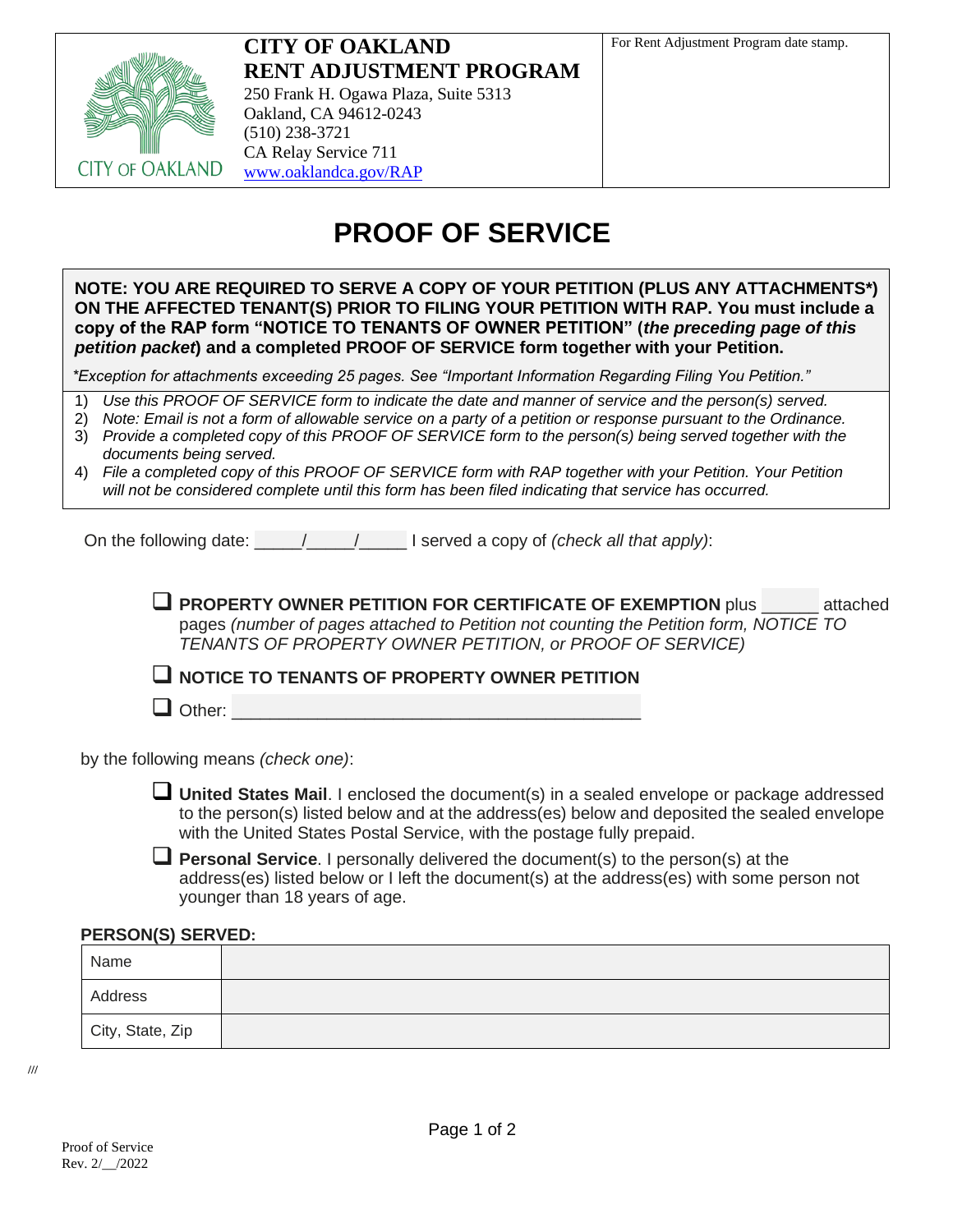| Name             |  |
|------------------|--|
| Address          |  |
| City, State, Zip |  |

| Name             |  |
|------------------|--|
| Address          |  |
| City, State, Zip |  |

| Name             |  |
|------------------|--|
| Address          |  |
| City, State, Zip |  |

| Name             |  |
|------------------|--|
| Address          |  |
| City, State, Zip |  |

| Name             |  |
|------------------|--|
| Address          |  |
| City, State, Zip |  |

| Name             |  |
|------------------|--|
| Address          |  |
| City, State, Zip |  |

*NOTE: If you need more space to list tenants you may attach additional copies of this page.* 

I declare under penalty of perjury under the laws of the State of California that the foregoing is true and correct.

#### PRINTED NAME

\_\_\_\_\_\_\_\_\_\_\_\_\_\_\_\_\_\_\_\_\_\_\_\_\_\_\_\_\_\_\_\_\_\_\_\_\_\_\_\_\_\_ \_\_\_\_\_\_\_\_\_\_\_\_\_\_\_\_\_\_\_\_ DATE SIGNED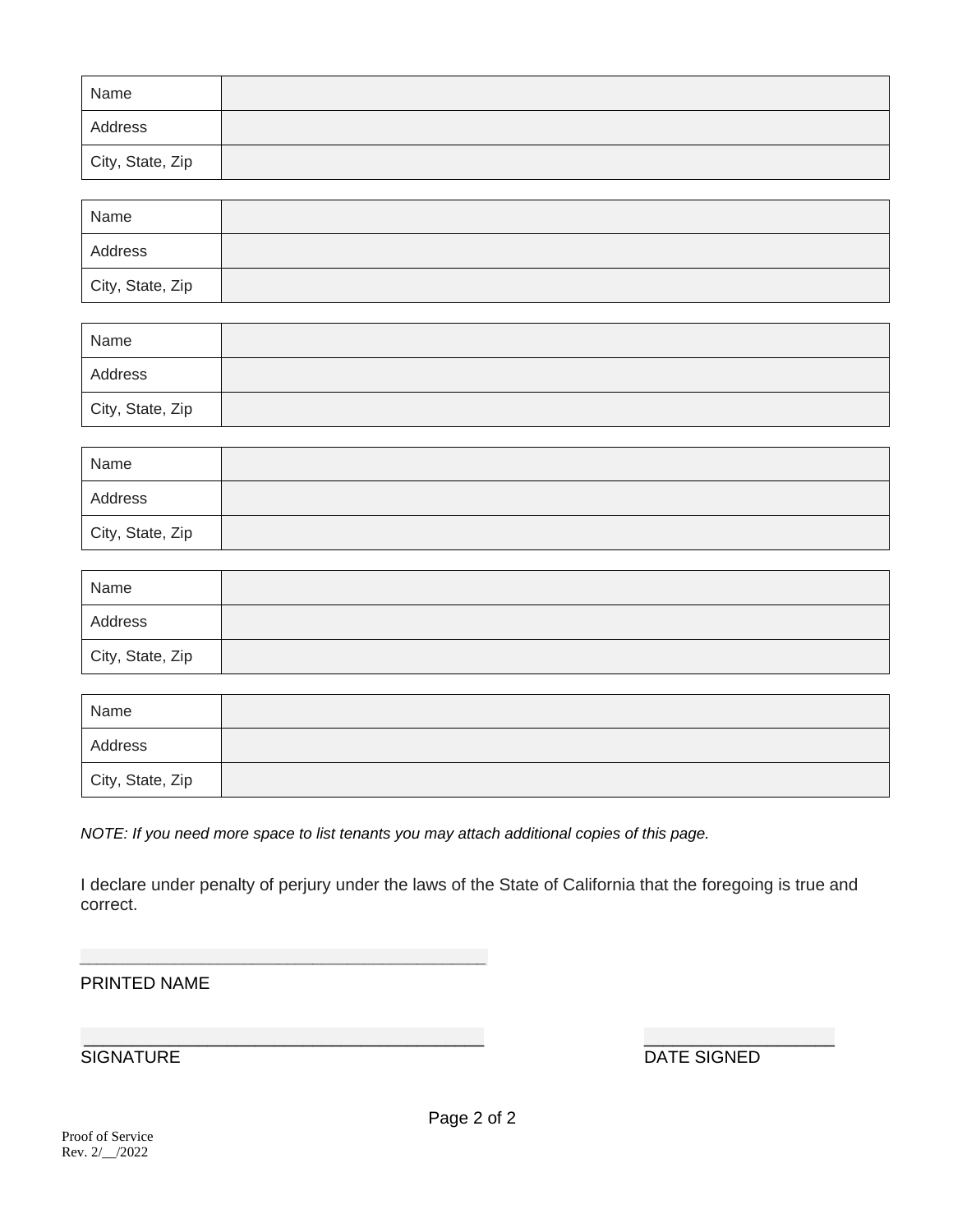# **IMPORTANT INFORMATION** \_\_\_\_\_\_\_\_\_**REGARDING FILING YOUR PETITION**

### **TIME TO FILE YOUR PETITION**

Your Property Owner Petition form must be received by the Rent Adjustment Program within the required time limit for filing in the Rent Adjustment Ordinance. RAP staff cannot grant an extension of time to file your petition.

### **CONTACT A HOUSING COUNSELOR TO REVIEW YOUR PETITION BEFORE SUBMITTING**

To make an appointment, email **RAP@oaklandca.gov** or call (510) 238-3721. Although the Housing Resource Center is temporarily closed for drop-in services, assistance is available by email or telephone.

### **DOCUMENTS SUBMITTED IN SUPPORT OF PETITION**

All attachments submitted together with your Petition (including proof of current business license, proof of payment of most recent RAP fee, and documentation in support of the requested rent increase) must be numbered sequentially. You may submit additional evidence in support of your Petition up to seven days before your hearing.<sup>1</sup> You must serve a copy of any documents filed with RAP on the other party and file a signed PROOF OF SERVICE form.

*REMINDER***:** Once a petition and its attachments are submitted to the RAP, they become public records. Please redact any private information (such as social security numbers, bank account numbers, credit card numbers and similar financial data) from the documents you submit as part of this petition. If you have any questions, you may contact RAP staff by phone at (510) 238-3721 or by email at [RAP@oaklandca.gov.](mailto:RAP@oaklandca.gov)

Additionally, all documents submitted to the RAP, including but not limited to emails, petitions, attachments, potential evidence, text messages, screenshots, etc., are a part of the file in your case and all parties to a case are entitled to have access to this information.

### **SERVICE ON TENANT(S)**

You are required to serve ALL the following documents on the tenant(s) affected by your Petition:

- 1. Copy of RAP form entitled "NOTICE TO TENANTS OF OWNER PETITION" (*included in Petition packet and available on RAP website*).
- 2. Copy of completed Petition form and attachments (*exception for attachments in excess of 25 pages if owner selects this option*).
- 3. Completed and signed PROOF OF SERVICE form (*included in Petition packet and available on RAP website*).

You may serve tenant(s) by mail or personal delivery. A copy of the completed and signed PROOF OF SERVICE form must be submitted to RAP together with your Petition. Your Petition will not be considered complete until a signed PROOF OF SERVICE form is filed indicating that all tenants have been served. Note that you cannot serve a Petition by email, even if you have an agreement to electronic service between the parties, because the Ordinance requires service by mail or in person.

### **SERVICE ON VACANT UNIT(S)**

You are not required to serve a copy of the Petition on vacant units. However, if any vacant unit becomes occupied prior to the final resolution of the Petition, you must serve the new tenant(s) in the same manner as described above and notify RAP immediately. If there are any vacancies at the time of filing, you must check the box under "VACANT UNIT(S) AT PROPERTY" on page 5 of the Petition.

Information Sheet Rev. 4/4/2022 Page 1 of 4 <sup>1</sup> Note that certain documents are required to be submitted with the Petition. See Petition form for details.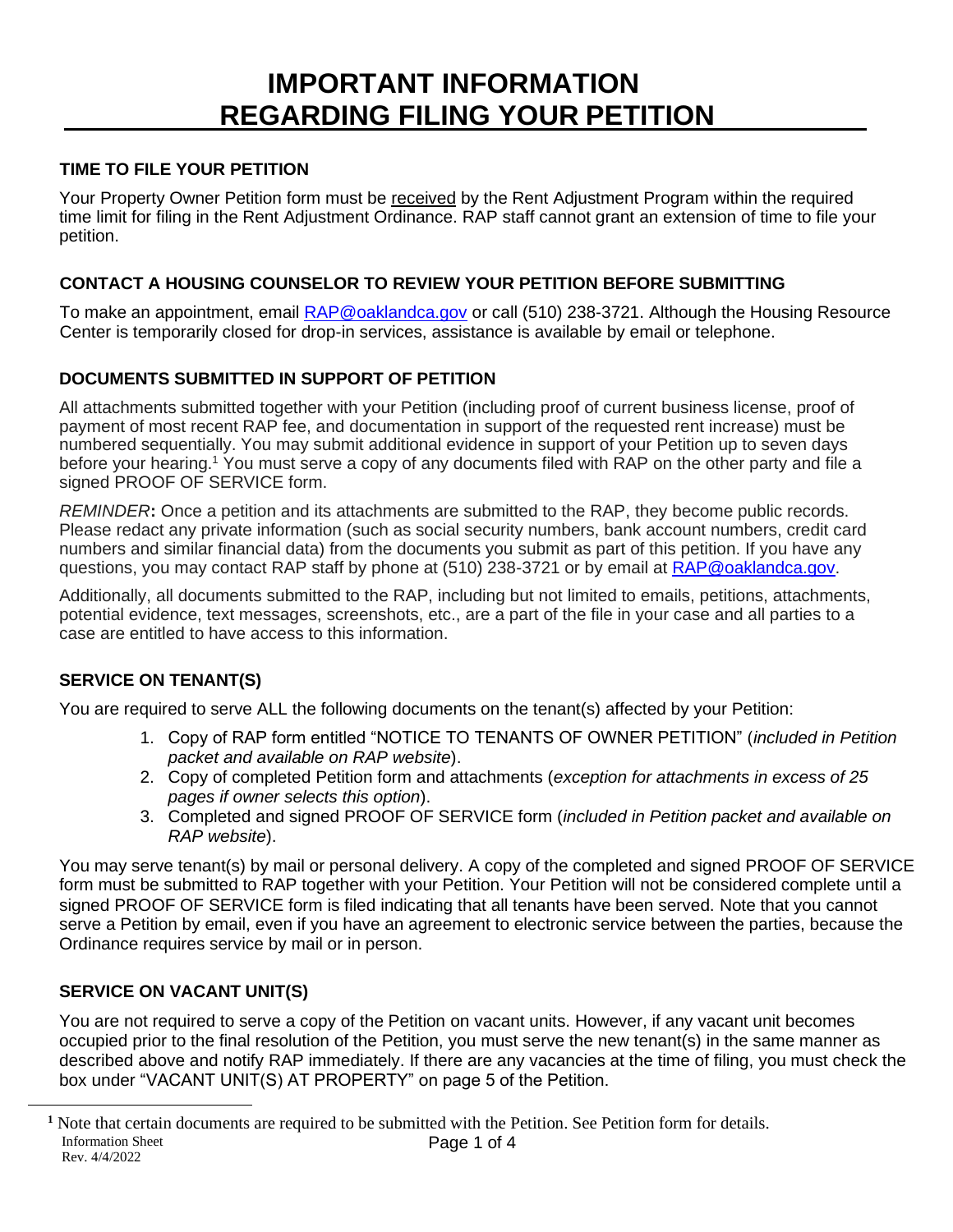### **DOCUMENTATION IN EXCESS OF 25 PAGES**

**Via email:** [hearingsunit@oaklandca.gov](mailto:hearingsunit@oaklandca.gov)

If the documents submitted with your Petition exceed 25 pages, you may opt to not serve tenant(s) with all the attachments. Check the box under "DOCUMENTATION IN EXCESS OF 25 PAGES" on page 5 of the Petition. If a tenant requests copies of the documentation in their Tenant Response, you must provide them to the tenant within 10 days of receiving such request.

#### **FILING YOUR PETITION**

Although RAP normally does not accept filings by email or fax, RAP is temporarily accepting Petitions via email during the COVID-19 local state of emergency. You may also fill out and submit your Petition online through the RAP website or deliver the Petition to the RAP office by mail. If the RAP office is closed on the last day to file, the time to file is extended to the next day the office is open. If you send your Petition by mail, a postmark date does not count as the date it was received. Remember to file a PROOF OF SERVICE form together with your Petition.

| via email.          | <u>Healingsuntwoarianuca.gov</u>                                                                                                                                                                                                                            |
|---------------------|-------------------------------------------------------------------------------------------------------------------------------------------------------------------------------------------------------------------------------------------------------------|
| Mail to:            | City of Oakland<br><b>Rent Adjustment Program</b><br>250 Frank H. Ogawa Plaza, Ste. 5313<br>Oakland, CA 94612-0243                                                                                                                                          |
| <b>File online:</b> | https://www.oaklandca.gov/services/file-a-property-owner-petition                                                                                                                                                                                           |
| In person:          | <b>TEMPORARILY CLOSED</b><br>City of Oakland<br>Dalziel Building, 250 Frank H. Ogawa Plaza Suite<br>5313 Reception area<br>Use Rent Adjustment date-stamp to stamp your documents to verify timely<br>delivery and place them in RAP self-service drop box. |

#### **AGREEMENT TO ELECTRONIC SERVICE**

If you have agreed to electronic service from the RAP by signing the Consent to Electronic Service on page 4 of the petition, you have agreed to receive electronic service from the Rent Adjustment Program only, and not from the other parties to the case.

#### **AFTER PETITION IS FILED**

Tenant(s) have 30 days after service of the Petition to file a Response (35 days if served by mail). The tenant(s) must serve you with a copy of their Response form and any attachments filed with the Response. In most cases, RAP will schedule a hearing. You will be mailed a Notice of Hearing indicating the hearing date. If you are unable to attend the hearing, contact RAP as soon as possible. The hearing will only be postponed for good cause.

### **FILE/DOCUMENT REVIEW**

Either party may contact RAP to review the case file and/or to request copies of any documents pertaining to the case at any time prior to the scheduled hearing.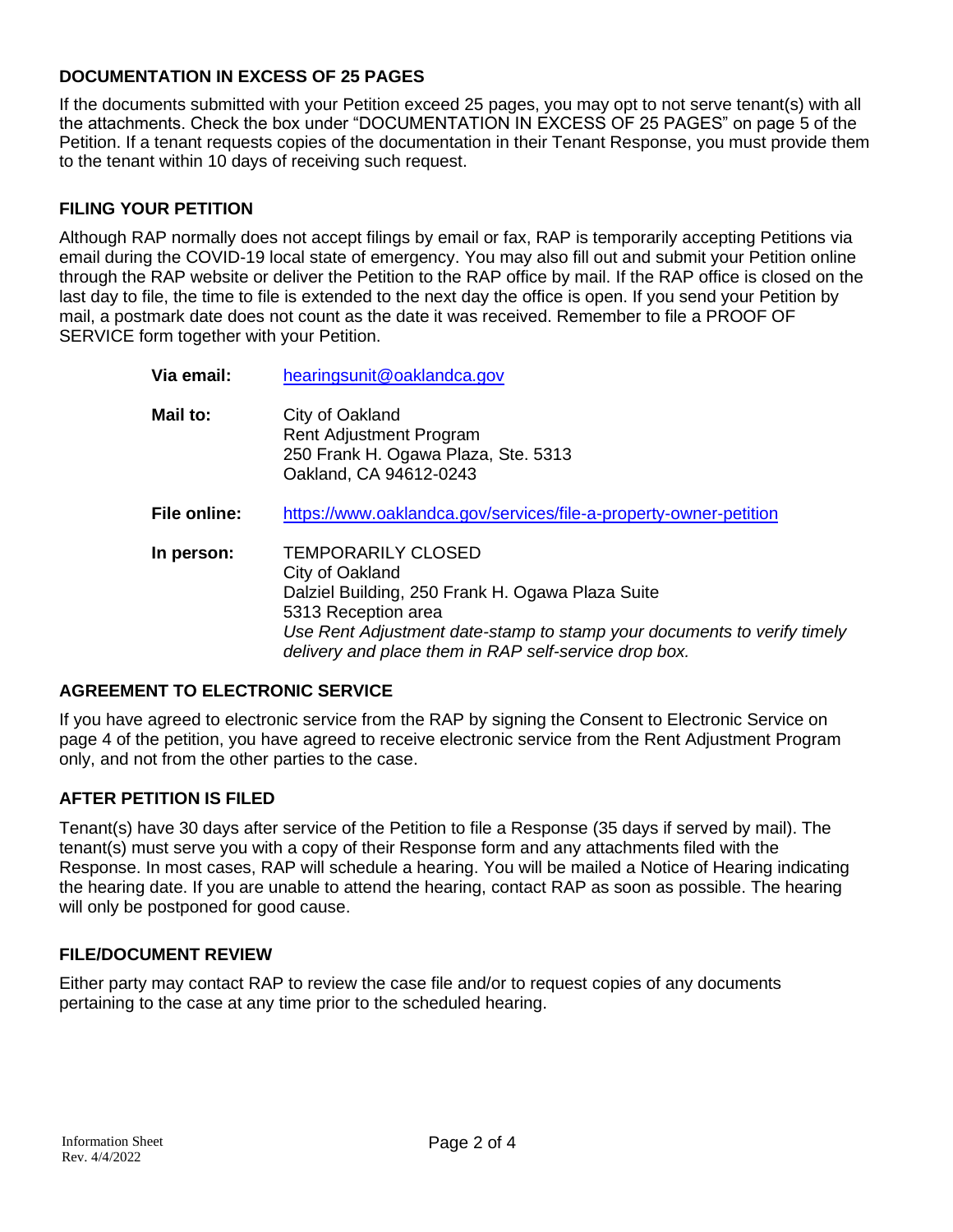### **FOR MORE INFORMATION**

Additional information on the petition and hearing process is located on the RAP website and in the Residential Rent Adjustment Program Ordinance and Regulations (see Oakland Municipal Code 8.22.010 *et seq*.). You can also refer to the Guide on Oakland Rental Housing Law at [https://cao-](https://cao-94612.s3.amazonaws.com/documents/Guide-to-Oakland-Rental-Housing-Law-1.pdf)

[94612.s3.amazonaws.com/documents/Guide-to-Oakland-Rental-Housing-Law-1.pdf](https://cao-94612.s3.amazonaws.com/documents/Guide-to-Oakland-Rental-Housing-Law-1.pdf) or contact a RAP Housing Counselor with questions at any time by emailing RAP@oaklandca.gov or calling (510) 238-3721.